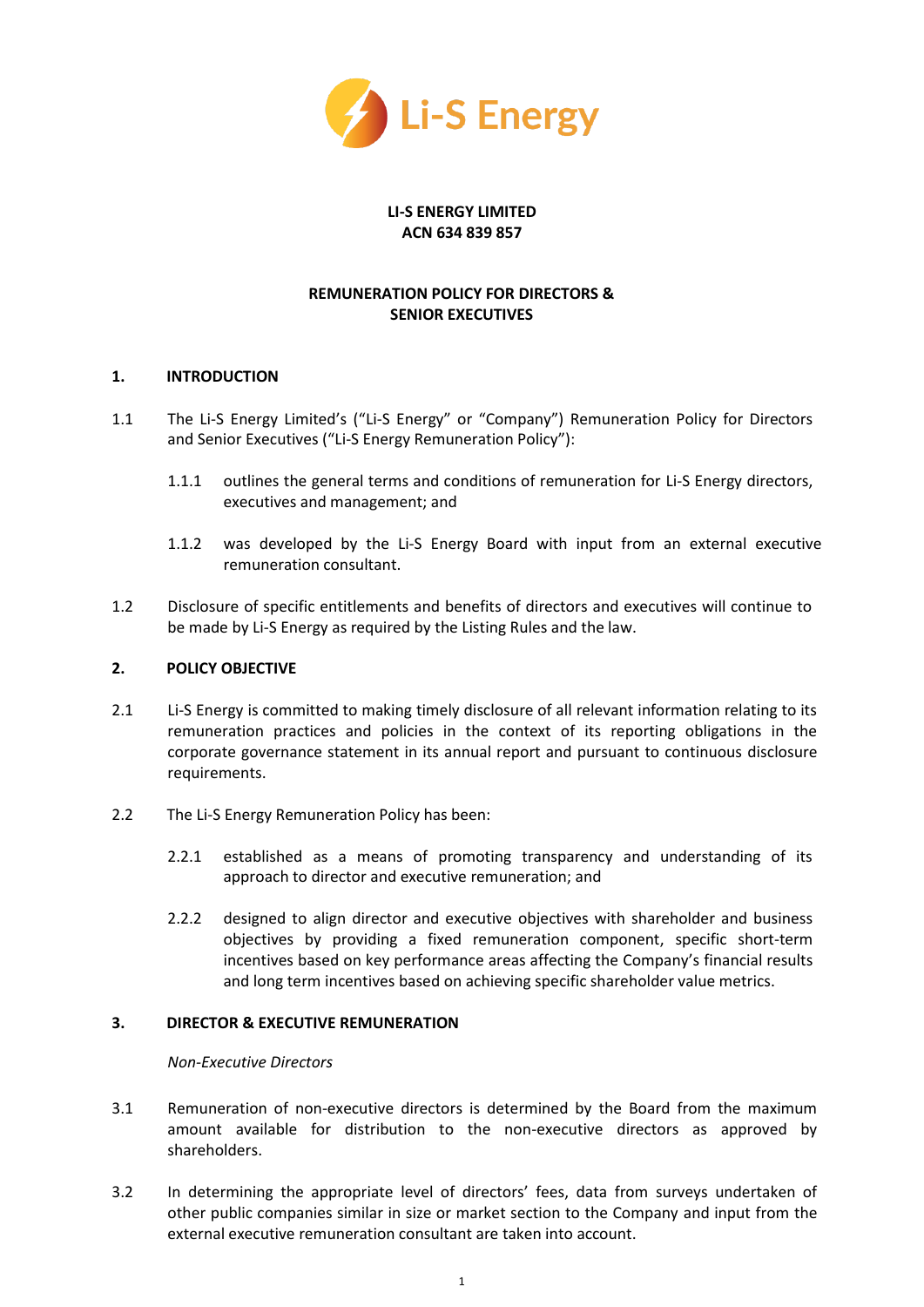- 3.3 Non-executive directors are:
	- 3.3.1 remunerated by means of cash benefits or being granted service rights in lieu of those cash benefits; and
	- 3.3.2 not entitled to participate in performance-based remuneration practices unless approved by shareholders.
- 3.4 The Company may remunerate non-executive directors for past performance undertaken or for future service by the granting of rights but these would be as previously disclosed in the prospectus lodged with ASX prior to listing or as approved by shareholders.
- 3.5 Li-S Energy does not provide retirement benefits for its non-executive directors.

*Executive Director & Senior Executive Remuneration*

- 3.6 Executive directors do not receive directors' fees.
- 3.7 Li-S Energy does not have a formal remuneration committee structure.
- 3.8 Li-S Energy considers that the establishment of a formal committee will not achieve enhanced efficiency when compared to its existing arrangements having regard to the fact that Li-S Energy:
	- 3.8.1 predominately operates within Australia with its directors, senior executives and employees geographically concentrated in south east Queensland;
	- 3.8.2 is relatively small in size in terms of the size of its operations, the number of directors, executives and employees compared to other listed public companies;and
	- 3.8.3 remains capable of giving due consideration to the overall remuneration policies and strategies of the Company during the conduct of its regular Board Meetings and by appropriate recourse to relevant market data and, where applicable, to external executive remuneration consultants.
- 3.9 Accordingly, the Li-S Energy Board of Directors is responsible for approving remuneration policies and packages applicable to executive directors and senior executives of theCompany.
- 3.10 The broad remuneration policy objective is to ensure that the emoluments provided properly reflect the person's duties and responsibilities and is designed to attract, retain and motivate executives of the highest quality and standard to enable the organisation to succeed.
- 3.11 A review of the compensation arrangements for executive directors, including the Chief Executive Officer and other Senior Executives is conducted by the full Board at a duly constituted Directors' Meeting.
- 3.12 The Li-S Energy Board conducts its review annually and is based on established criteria including:
	- 3.12.1 the individual's performance;
	- 3.12.2 reference to market data for broadly comparable positions or skill sets in similar organisations or industry;
	- 3.12.3 the Company's performance during the relevant period; and
	- 3.12.4 the broad remuneration policy objectives of the Company.